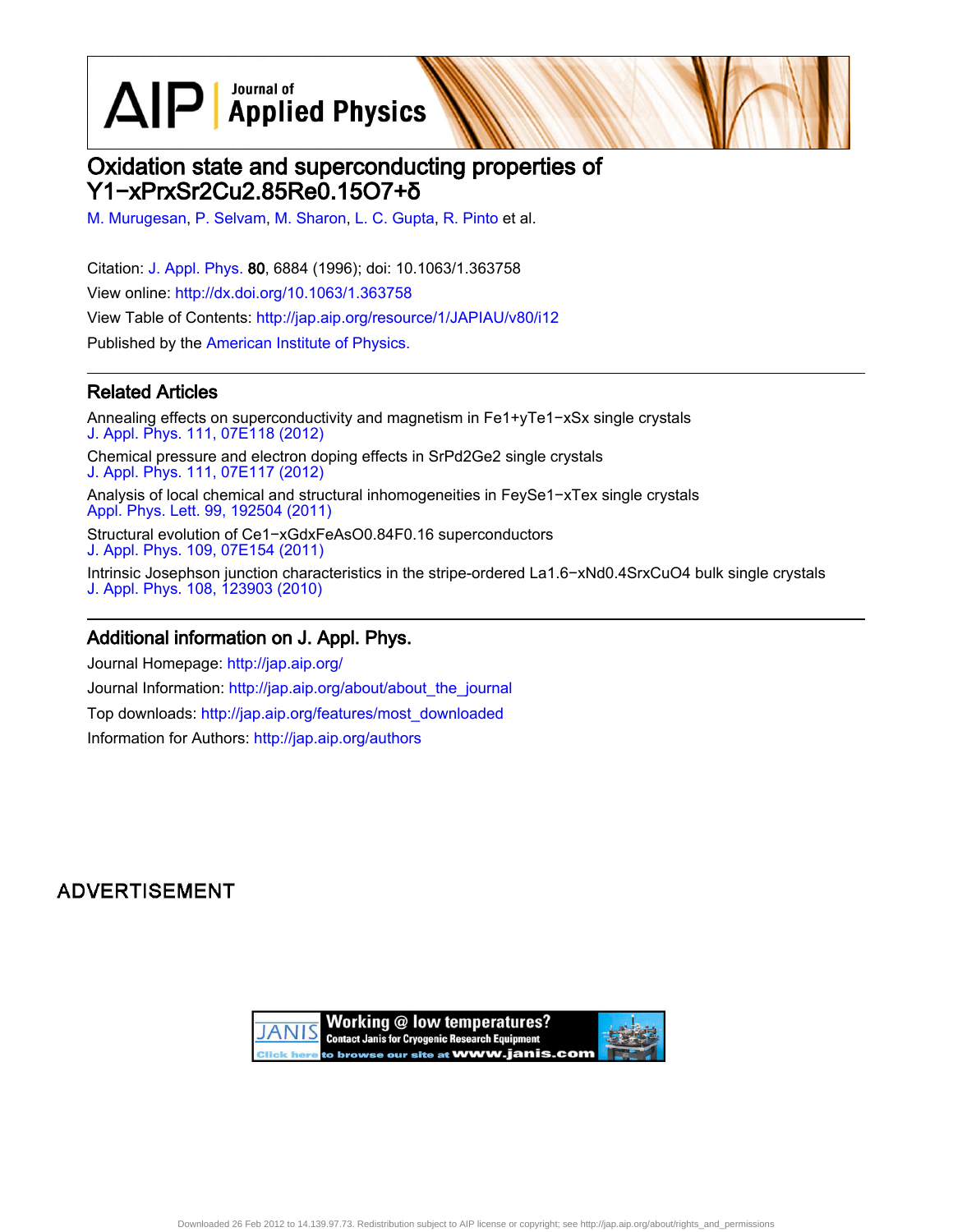## **Oxidation state and superconducting properties of Y<sub>1-x</sub>Pr<sub>x</sub>Sr<sub>2</sub>Cu<sub>2.85</sub>Re<sub>0.15</sub>O<sub>7+** $\delta$ **</sub>**

M. Murugesan,<sup>a)</sup> P. Selvam,<sup>b)</sup> and M. Sharon *Department of Chemistry, Indian Institute of Technology, Powai, Bombay 400 076, India*

L. C. Gupta, R. Pinto, and M. S. R. Rao *Tata Institute of Fundamental Research, Colaba, Bombay 400 005, India*

C. S. Gopinath and S. Subramanian

*R.S.I.C., Indian Institute of Technology, Madras 600 036, India*

(Received 8 April 1996; accepted for publication 28 August 1996)

Superconductivity exists in orthorhombic  $Y_{1-x}Pr_{x}Sr_{2}Cu_{2,85}Re_{0,15}O_{7+\delta}$  up to a critical concentration  $(x<sub>cr</sub>)$  of 0.65. A progressive decrease in  $T_c$  occurs as x increases from 0 to 0.65. A further increase in *x* leads to a tetragonal transformation and as a consequence the  $T_c$  vanishes; however, the orthorhombicity of these Sr-based compounds is much lower than that observed for the Ba analog,  $Y_{1-x}Pr_xBa_2Cu_3O_{7-x}$  and, hence, the  $T_c$ . On the one hand, crystal chemistry correlations indicate that the Pr ion is in trivalent state while on the other hand, the stabilizing cation, viz., Re, is in hexavalent state which accounts for the excess oxygen  $(>= 7.0)$  in the system. The high  $x_{cr}$  value of the Sr series compared to the Ba series  $(x_{cr}=0.55)$  is attributed to the much reduced orbital overlap of the trivalent Pr(4*f*) state with the Cu(3 $d_{x^2-y^2}$ )–O(2*p*) conduction band, via hole localization and/or pair breaking, and is not due to the much discussed hole filling by tetravalent Pr. © *1996 American Institute of Physics.* [S0021-8979(96)05823-9]

### **INTRODUCTION**

The superconducting  $\text{YSr}_2\text{Cu}_3\text{O}_z$  (YSCO), analogous to the widely studied  $YBa<sub>2</sub>Cu<sub>3</sub>O<sub>7-\delta</sub>$  (YBCO), can only be stabilized<sup>1</sup> under high pressure  $(7 \text{ kPa})$  at 1350 °C. On the one hand, the solubility limit of Sr in  $YBa_{2-x}Sr_xCu_3O_{7-\delta}$  is about 60% and  $T_c$  decreases with increase of Sr content.<sup>2</sup> On the other hand, the partial substitution of Cu by *d*-block elements has proven to be an effective route for synthesizing such metastable YSCO phases under normal preparative conditions.<sup>5–9</sup> While the increase of Ln  $(=Pr)$  concentration in  $Y_{1-x}Ln_xBa_2Cu_3O_{7-\delta}$  suppresses the superconductivity, and at  $x > 0.55$  superconductivity vanishes, the other lanthanides have practically no influence on the superconductivity and the  $T_c$  is highly insensitive.<sup>10</sup> This singular nature of Pr attracted a great deal of research and inspired a large amount of work in the  $Y_{1-x}Pr_xBa_2Cu_3O_{7-\delta}$  (YPrBCO) system.<sup>11–14</sup> Although a large number of articles have appeared on the YPrBCO system, only a few reports are available on the  $Y_{1-x}Pr_{x}Sr_2Cu_{3-y}M_{y}O_{7+\delta}$  series.<sup>15–20</sup> In view of the importance and the interest on the understanding of the  $T_c$  depression mechanism, in particular the detrimental effect of Pr on  $T_c$ , we have undertaken the present study. Moreover, this is also an attempt to stabilize these metastable Sr-based 123 phases by Re, viz.,  $Y_{1-x}Pr_{x}Sr_{2}Cu_{2.85}Re_{0.15}O_{7+\delta}$  (YPrSCO).

### **EXPERIMENT**

Nominal compositions of  $Y_{1-x}Pr_{x}Sr_2Cu_{2.85}Re_{0.15}O_{7+\delta}$  $(0 \le x \le 1.0)$  were synthesized by a conventional solid-state method from stoichiometric mixtures of high-purity

 $(99.99\%)$   $Y_2O_3$ ,  $Pr_6O_{11}$ ,  $SrCO_3$ , CuO, and ReO<sub>3</sub>. The powder mixture was well ground, calcined at 1000 °C for 24 h followed by sintering at 1050  $\degree$ C for 5 h with a final annealing at 500 °C in flowing oxygen for 24 h. Further details can be seen elsewhere.<sup>21,22</sup> The samples were systematically characterised by powder x-ray diffraction (XRD; Cu  $K\alpha$ ; JEOL JDX $-8030$  and energy-dispersive x-ray (EDX; Kevex-8000 microanalyzer) analysis. All the reflections were indexed on the basis of orthorhombic symmetry  $(P/mmm)$ , Y-123 type), the tetragonal phases are indexed by  $P4/mmm$ , and the unit-cell parameters were derived using the leastsquares-fit method. The oxygen content in the samples was found to be  $\geq 7.3$  from our neutron-diffraction studies.<sup>23</sup> Superconducting measurements were made both by dc electrical resistivity (four probe) and ac magnetic susceptibility (Sumitomo superconducting properties measurement system) methods. A superconducting quantum interference device (SQUID) magnetometer (Quantum Design, Inc.) was used to get the dc magnetic susceptibility data in a field of 10 Oe. Table I summarizes the cell parameters, superconducting transition temperatures of various YPrSCO samples. X-ray photoelectron spectroscopy (XPS) data were recorded in VG Scientific ESCALAB Mark-II spectrometer using monochromatized Mg  $K\alpha$  radiation (1253.6 eV) with a base pressure of  $\leq 10^{-9}$  mbar. The surface was cleaned *in situ* prior to the analysis by scrapping. The binding energy values are given relative to C (1*s*) core level at 284.5 eV.

### **RESULTS AND DISCUSSION**

The powder XRD patterns of YPrSCO are presented in Fig. 1. As can be seen from the figure, a single phase composition exists up to  $x=0.5$  and beyond this impurities start to appear. More important, with  $x > 0.65$  the structure changes from orthorhombic to tetragonal symmetry. For example, the characteristic splitting of  $(020)$  and  $(200)$ ,  $(213)$ 

a)Present address: Department of Materials Science and Engineering, Muroran Institute of Technology, Muroran 050, Japan.

b)Electronic mail: selvam@ether.chem.iitb.ernet.in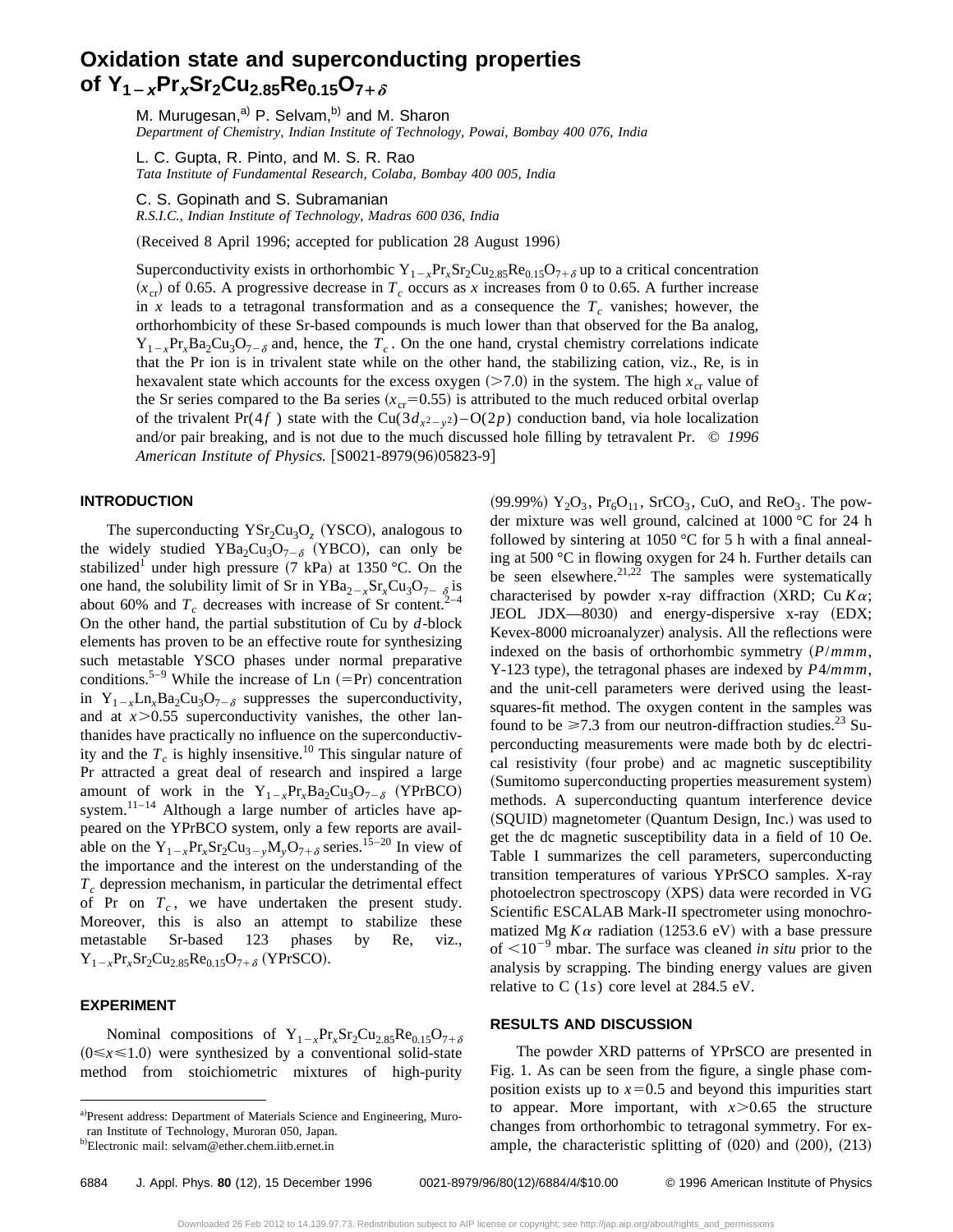TABLE I. Structure and superconductivity data of  $Y_{1-x}Pr_xSr_2Cu_{2.85}Re_{0.15}O_{7+\delta}$ .

| Pr content<br>$\mathcal{X}$ | Lattice constants |          |           |            | $e = (b - a)/(b + a)$ | $T_{c( \text{on})}$ | $T_{c(zero)}$ |
|-----------------------------|-------------------|----------|-----------|------------|-----------------------|---------------------|---------------|
|                             | a(A)              | b(A)     | c(A)      | $V(\AA^3)$ | $(\times 10^{-3})$    | (K)                 | (K)           |
| 0.00                        | 3.821(8)          | 3.849(9) | 11.521(4) | 169.4(5)   | 3.66                  | 47.0                | 42.0          |
| 0.25                        | 3.826(5)          | 3.852(9) | 11.528(2) | 169.9(3)   | 3.43                  | 39.0                | 32.0          |
| 0.50                        | 3.834(4)          | 3.860(4) | 11.549(7) | 170.5(4)   | 3.37                  | 30.0                | 18.0          |
| 0.60                        | 3.838(8)          | 3.863(5) | 11.557(6) | 171.3(4)   | 3.14                  | 23.0                | 11.0          |
| 0.65                        | 3.839(7)          | 3.862(7) | 11.559(8) | 171.4(5)   | 2.98                  | 21.0                | $\cdots$      |
| 0.75                        | 3.852(1)          | $\cdots$ | 11.565(5) | 171.6(4)   | $\cdots$              | $\cdots$            | $\cdots$      |
| 1.00                        | 3.859(1)          | $\cdots$ | 11.570(4) | 172.3(3)   | $\cdots$              | $\cdots$            | $\cdots$      |

and  $(123)$  lines reduces and vanishes completely. Figure 2 shows the behavior of the lattice constants as a function of *x*. The cell parameters of the orthorhombic phase increases linearly up to  $x=0.65$  and above this *a* and *c* increase almost linearly but *b* decreases sharply, converging into the *a* of the



FIG. 1. Powder XRD patterns of  $Y_{1-x}P_{1x}Sr_2Cu_{2.85}Re_{0.15}O_{7+\delta}$ . The impurity phase is marked by an astrix.

tetragonal phase; however, an overall increase in the cell volume can be observed (Table I). This change is consistent and scales with the ionic radii (eight fold coordination) of the elements  $({Pr}^{3+}=1.126 \text{ Å}; Y^{3+}=1.019 \text{ Å}).^{24}$  A similar trend is noticed for<sup>14,25</sup> YPrBCO ( $0 \le x \le 1.0$ ) indicating that the Pr ion is in the trivalent state rather than tetravalent. On the other hand, from the structural point of view, had Pr been in tetravalent state there should have been a trend of decreasing unit-cell volume (ionic radius:  $Pr^{4+}=0.96$  Å).<sup>24</sup> It is also to be noted here that as the Pr concentration increases both the  $T_c$  and the orthorhombicity,  $e = (b-a)/(b+a)$ , decrease up to  $x=0.65$  (Fig. 3). Interestingly, the magnitude of *e* is considerably smaller compared to  $YPrBCO$ ,<sup>14</sup> which may account for the lower  $T_c$  than the YPrBCO. Two other compositions, viz.,  $\text{YSr}_2\text{Cu}_{2.8}\text{Re}_{0.2}\text{O}_{7+\delta}$  and  $\text{PrSr}_2\text{Cu}_{2.8}\text{Re}_{0.2}\text{O}_{7+\delta}$ , were also prepared and characterized. The former crystallizes in orthorhombic structure  $[a=3.825(7)$  Å;  $b=3.851(6)$  Å, and  $c=11.524(5)$  Å] with a  $T_{c(\text{on})}$  45 K and  $T_{c(\text{zero})}$  41 K; while the latter adopts a tetragonal symmetry  $[a=3.861(2)$  Å and  $c=11.572(4)$  Å] and exhibits a semiconducting behavior down to 10 K.

The temperature dependence resistivity plots for YPr-SCO are displayed in Fig. 4. For  $x > 0.65$ , the samples show



FIG. 2. Unit-cell parameters of  $Y_{1-x}Pr_xSr_2Cu_{2.85}Re_{0.15}O_{7+\delta}$ .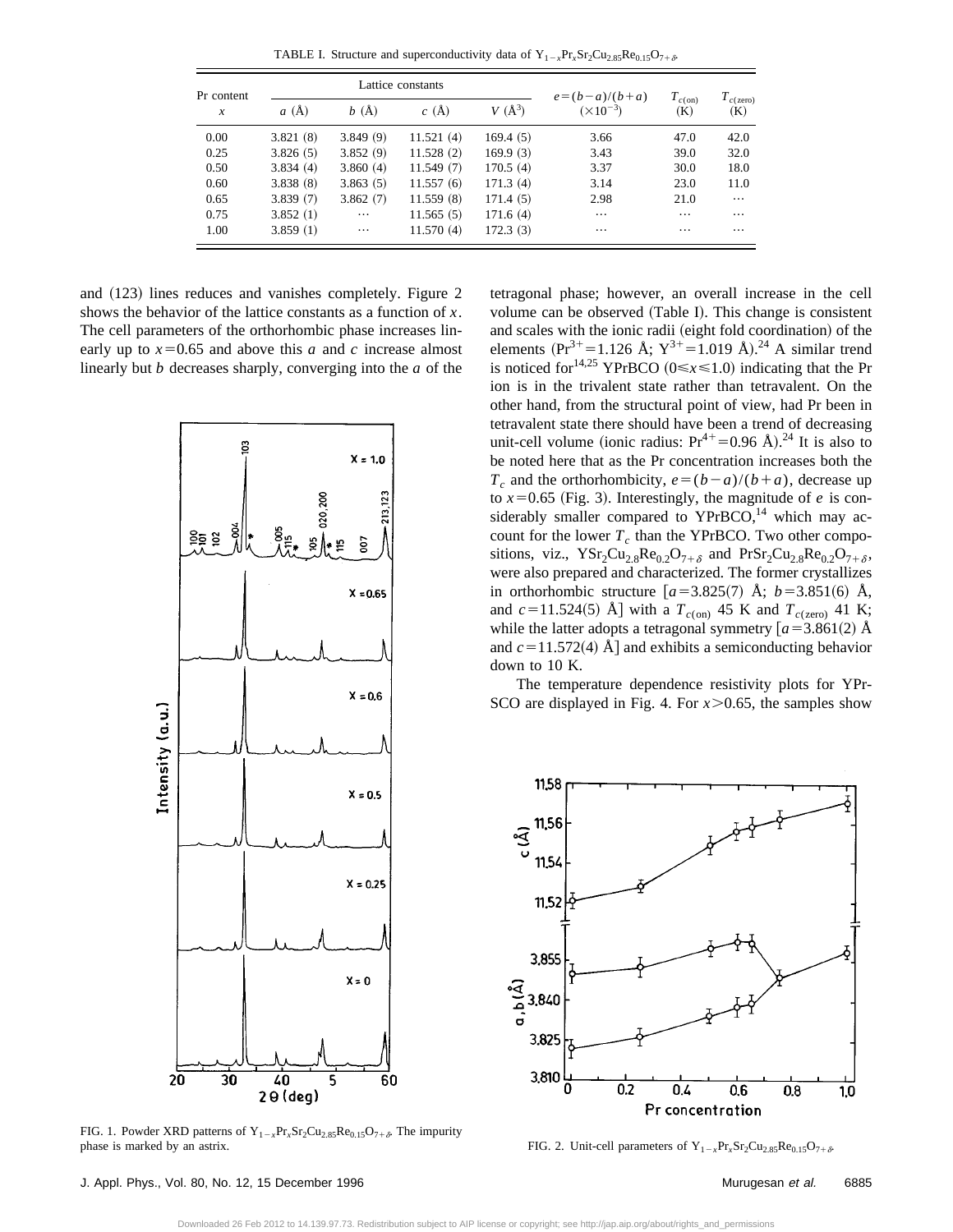

FIG. 3. Superconducting transition temperature and orthorhombicity of  $Y_{1-x}Pr_{x}Sr_{2}Cu_{2.85}Re_{0.15}O_{7+\delta}$ 

a typical semiconductive temperature dependence and at low temperatures it becomes an antiferromagnetic insulator, while all the samples for  $x \le 0.65$  are metallic at high temperatures and showing superconducting transition at low temperatures. A similar trend in the  $T_c$  values was also noticed from the ac susceptibility measurements. The  $T_c$ steadily decreases and the transition width increases moderately with increasing x and vanishes at  $x > 0.65$ . For  $x = 1$  it retains semiconductivity down to 10 K, like PrBa<sub>2</sub>Cu<sub>3</sub>O<sub>7- $\delta$ </sub>; however, the room-temperature resistivity of the former is smaller than the latter by over three orders of magnitude. Although the transition is not complete for  $x=0.65$ , due to a low superconducting volume fraction, the SQUID measurements show a weak transition  $(Fig. 5)$ . As can be seen from the figure, the superconducting volume fraction increases with decreasing Pr content in the samples. A remarkable feature of the YPrSCO system is that  $T_c$  can be preserved up to a concentration of  $x=0.65$  compared to  $x=0.55$  for YPrBCO system. The high  $x_{cr}$  value in YPrSCO could be due to a



FIG. 4. Temperature-dependent resistivity of  $Y_{1-x}Pr_{x}Sr_2Cu_{2.85}Re_{0.15}O_{7+\delta}$ .



FIG. 5. Temperature dependence of field-cooled dc susceptibility of  $Y_{1-x}Pr_{x}Sr_{2}Cu_{2.85}Re_{0.15}O_{7+\delta}$ 

much reduced overlap of the  $Pr(4f)$  orbital with the CuO<sub>2</sub> conduction band,  $Cu(3d_{x^2-y^2})-O(2p)$ , which may be attributed to the lesser buckling of  $Cu(2)$ –O bond. It is well supported by our preliminary neutron-diffraction study<sup>23</sup> that the observed Cu—O bond distances in a Sr-based system  $[Cu(2)-O(2)=1.918$  Å and  $Cu(2)-O(4)=2.206$  Å] is relatively much shorter than the Ba-based  $[Cu(2)-O(2)=1.958]$ Å and  $Cu(2)-O(4)=2.306$  Å] 123 phases.<sup>26</sup> The large reduction in bond lengths can cause less buckling of Cu–O bonds and makes the  $CuO<sub>2</sub>$  conduction plane more planar and, hence, the reduction in the orbital overlaps.

Figure 6 depicts the  $\text{Re}(4f)$  photoelectron spectra of YPrSCO. The Re binding energies, for all the samples, are centered around 45.1 eV corresponding to the hexavalent  $(6+)$  state.<sup>27–29</sup> This is in excellent agreement with the excess oxygen  $(>=7.0)$ , as deduced from neutron-diffraction studies; $^{23}$  however, the increase of Pr concentration in the phase does alter the spectra significantly. That is, a broadening is actually taking place at higher Pr content  $(x \ge 0.65)$ . Deconvolution of spectra indicates the presence of both hexavalent and heptavalent  $(7+)$  Re, and that the latter appears at 46.5 eV.<sup>27-29</sup> This is further supported by the  $O(1s)$ levels (the spectra are not given here due to the complication involved in resolving the various species) which show an additional feature characteristic of heptavalent Re  $(\sim 535.6$  $eV$ ).<sup>29</sup> Such species are also noticed with the increase in Re concentration, viz,  $PrSr_2Cu_{2.8}Re_{0.2}O_{7+\delta}$  (see Fig. 6). Since  $Re<sub>2</sub>O<sub>7</sub>$  is volatile, it is likely that the interaction of Re with the constituent oxides may well be responsible for the formation of heptavalent Re phases,<sup>28,29</sup> such as  $Pr(ReO_4)_3$ and/or  $Sr(ReO<sub>4</sub>)<sub>2</sub>$ . In the case of  $Pr(3d)$  core-level results, the  $3d_{5/2}$  region is broader due to a direct overlap of  $Cu(2p_{3/2})$  level and, hence, it is difficult to analyze the data; however, it can be derived that Pr is in trivalent state but the result is approximate. At this point it is worth mentioning

Downloaded 26 Feb 2012 to 14.139.97.73. Redistribution subject to AIP license or copyright; see http://jap.aip.org/about/rights\_and\_permissions